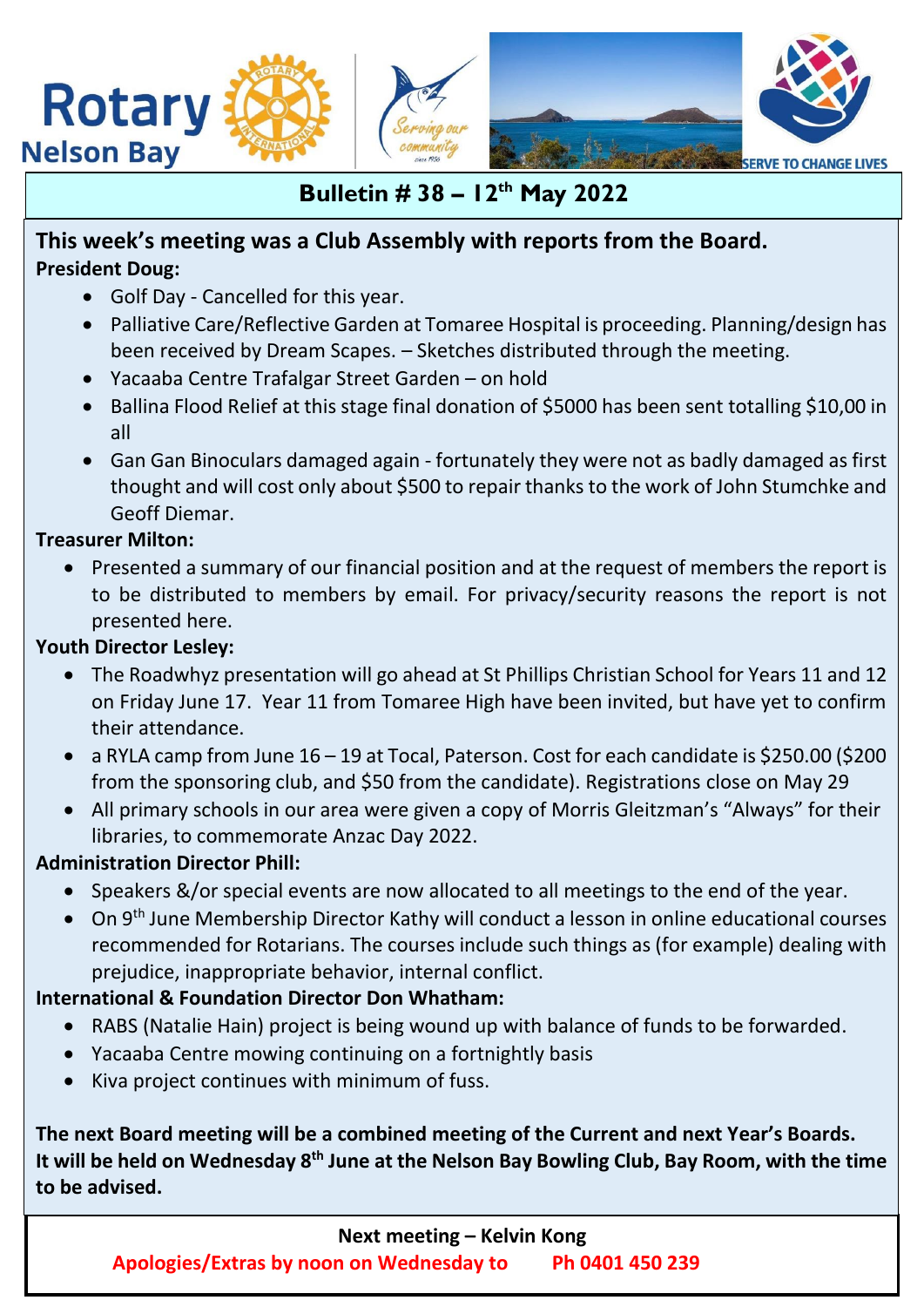# **Bulletin # 38 – 12th May 2022 Pg 2**



|                                  | Visiting from Boorowa was Rotarian and   Milton presenting a snapshot of the Club's financial |
|----------------------------------|-----------------------------------------------------------------------------------------------|
| friend of David Clark Bill Kelly | position.                                                                                     |

| Birthdays $6/5 - 12/5$              | <b>Next Meeting Duties - 19 May</b>                                      |
|-------------------------------------|--------------------------------------------------------------------------|
| None this week                      | Door: Lesley Freeman, Bob Mitchell                                       |
| <b>Anniversaries</b>                | <b>Grace: Helen Ryan</b>                                                 |
| 15 May Michael and Maggie Jenkins   | <b>Intro Speaker: Don Whatham</b>                                        |
| Richard and jenny turner            | <b>Thank Speaker: Richard Turner</b><br><b>Bulletin: Dieter Greiter?</b> |
| 19 May John and Jenny Shaw          |                                                                          |
| <b>Heads and Tails: Phill smith</b> | <b>Photos: Phill Smith</b>                                               |
| <b>Raffle: Brian Comley</b>         |                                                                          |

### **Next Week**

l.

#### **Assoc Professor Kelvin Kong**

An update on eradicating "Otitis Media" (Middle Ear Disease) present in up to 70% of indigenous children in remote communities.

In 2019/20 Nelson Bay Rotary pledged \$20,000 (later increased to \$30,000) through Hunter Medical Research Institute to this cause.



#### **Election Day BBQ May 21 Roster**

Our final Bunnings BBQ for this Rotary year will be held on May 21, which is federal election day. A big thank you to those who have volunteered to assist on what could be a busy day. Judging by the queues at local polling booths this week, a good number of people have voted early.

#### **AM shift 8.30 am till 12 noon**

Transport and assist with setup John Stuhmcke, Crew Kathy Rimmer, John Cropley, Richard Turner, David Clark

### **PM Shift 12 noon till 4.00pm**

Crew Craig, Erin, Peter Page, Chris Transport John Stuhmcke Reserves for the day, Lesley, President Doug, Dieter.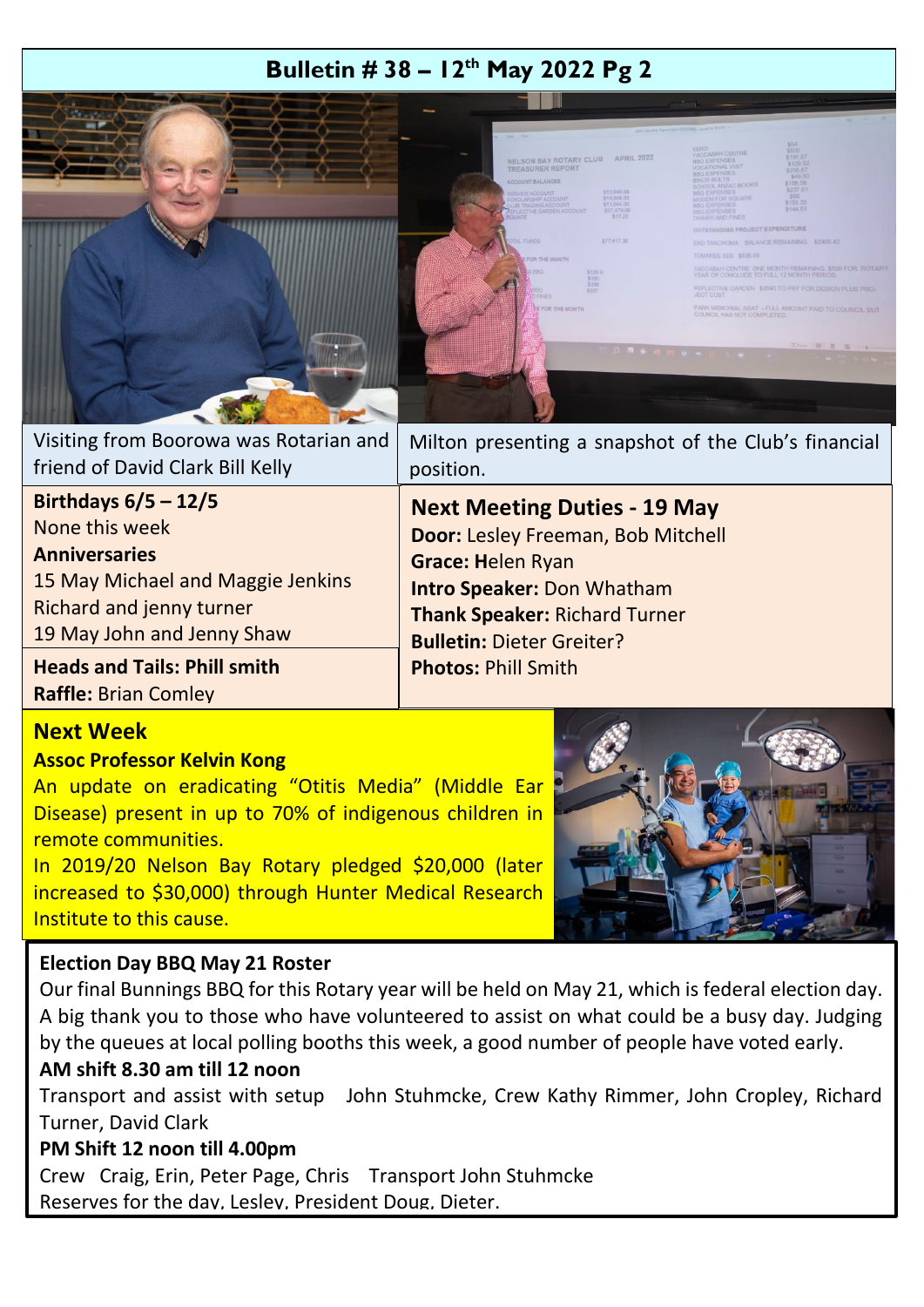# **Bulletin # 38 – 12th May 2022 Pg 3**

### **Future BBQ's**

**On Tuesday morning, President Doug and Chris will meet with Bunnings to set up some BBQ dates from July 2022 through to January 2023. Members know the events are our form of income, apart from the binoculars, now. The reintroduction of a roster system including stock purchasing, equipment set up, and preparation for BBQ was discussed by the Board, which will mean every member will have the opportunity to participate.**

**Doug will also show the garden plans to Bunnings, who have assistance with plants and materials for this project. We are also trying to get a lawnmower for the Yacaaba Centre, to replace the existing one, which causes frustration when it won't start.**



### **Change of setup**

Bunnings have changed the way which Community Groups are required to set up for the BBQ. This not negotiable now. We must work within the "grey area" with all equipment, eskies etc to be placed in the allocated space. We are unable to use our chafing dish now and only 2 tables will be provided. We will continue to work create the most efficient system that will work for us

Bunnings BBQ stalwarts John and Chris take a break at a Bunnings BBQ. John was one of the club members who started the Bunnings BBQ's, originally in Nelson Bay, while Chris has been a member of the organising team since 2012.

## **May 25th**

Area Governor Christine Walmsley will join us with an update on the merger of Districts 9670 and District 9650 into District 9660





## **June 2nd**

Sarah Wylie, Director, Hunter New England Public Works Advisory. PWA supports local and state government agencies delivering critical infrastructure initiatives by providing expert advisory, planning, design, delivery, and support services including to hospitals, dams, water treatment plants, high schools. Sarah was awarded a Public Service Medal in the 2021 Australia Day Awards for her role as director of the bushfire clean-up program, working with traumatised and fragile communities in the biggest bush fire clean-up in Australian history

# **June 9th**

Club Assembly – Online training session. Members are encourage to bring their laptops.



.

**June 16th** Robin Oxborrow – Tomaree Over Fifties Fitness Group.